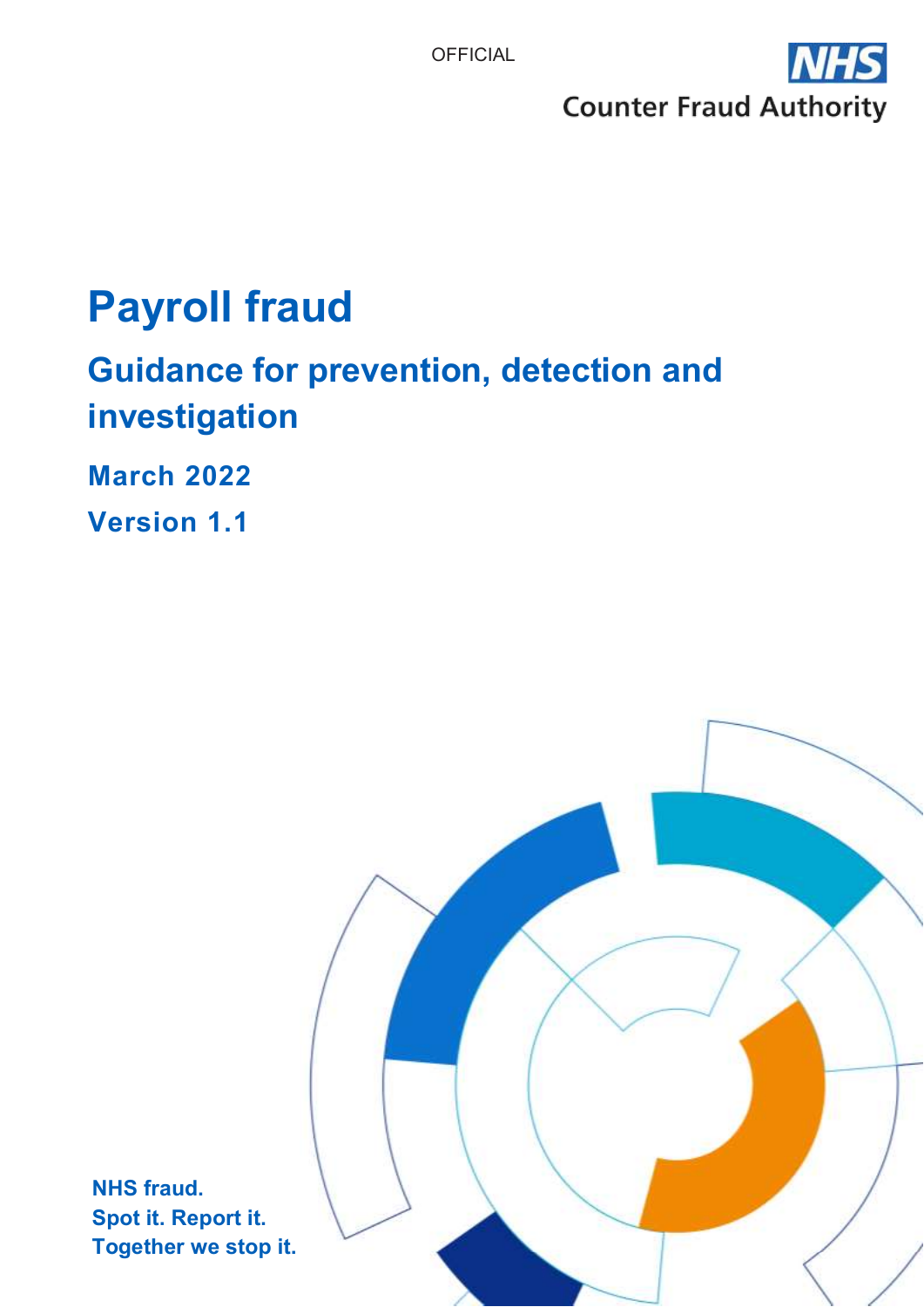## **Version control**

| Version        | <b>Name</b>                            | <b>Date</b> | <b>Comment</b> |
|----------------|----------------------------------------|-------------|----------------|
| 1.0            | Fraud Prevention 22/03/19<br>Team - EF |             |                |
| 1 <sub>1</sub> | Fraud Prevention 24/03/22<br>Unit      |             |                |
|                |                                        |             |                |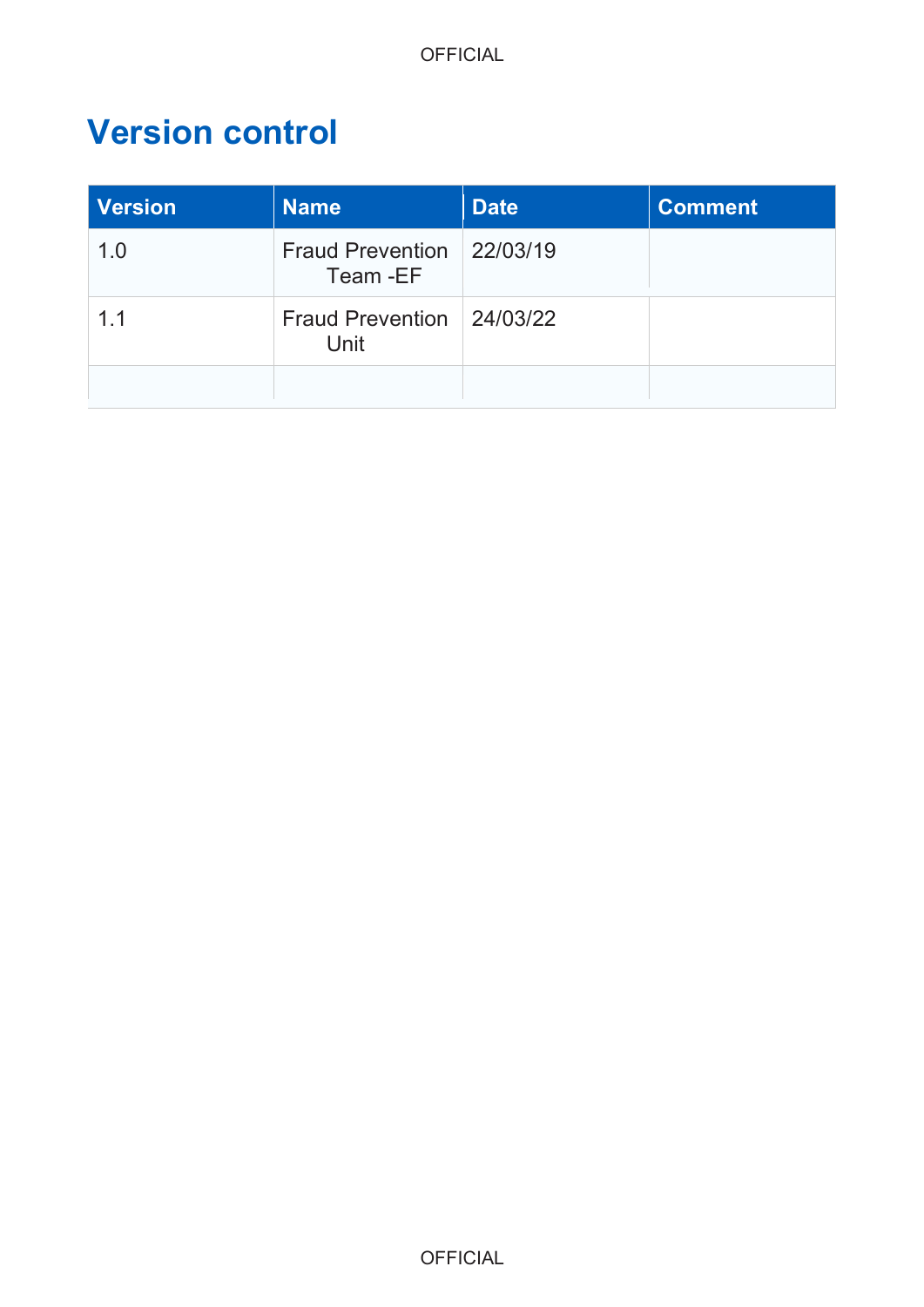## **Contents**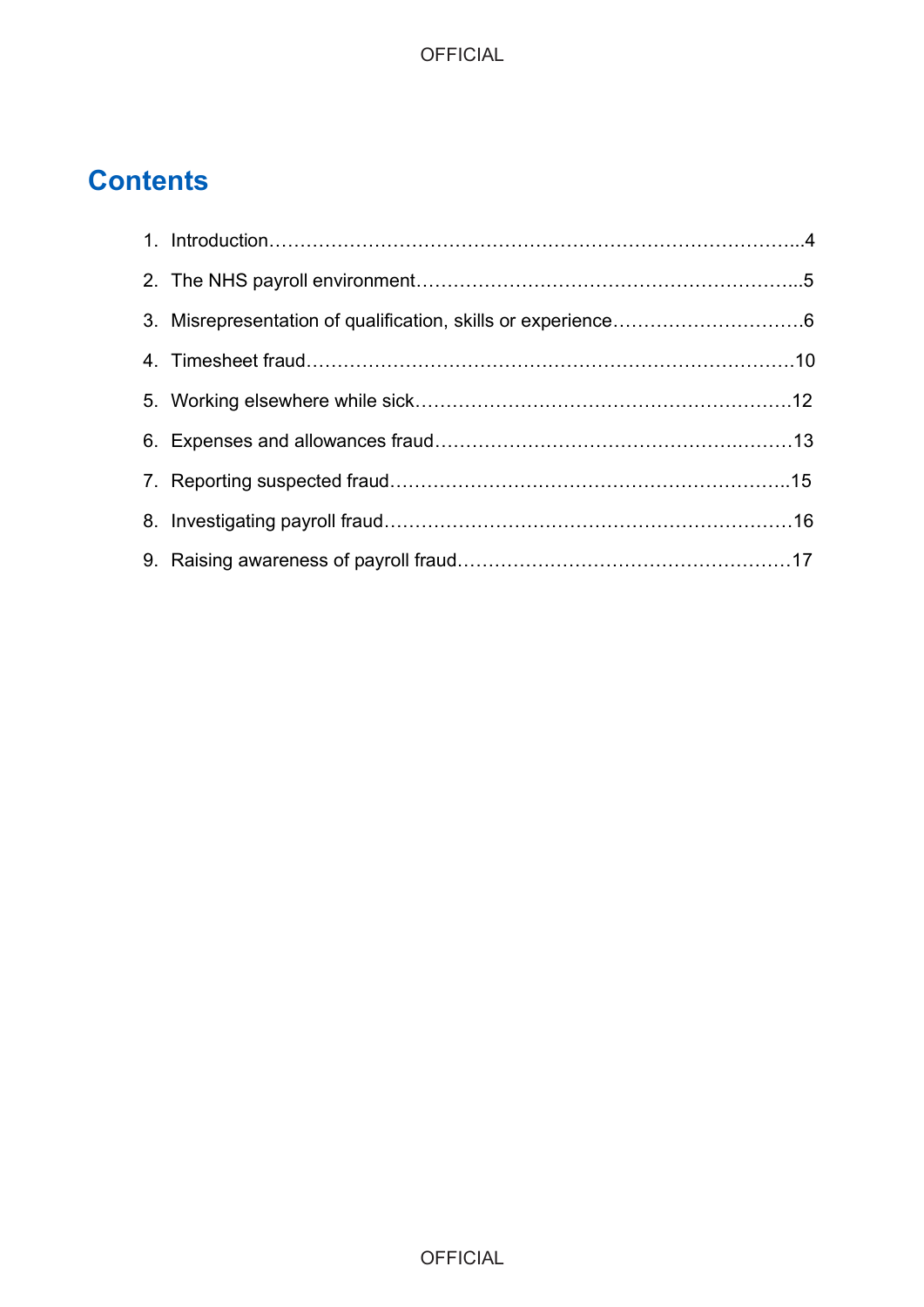## **1. Introduction**

- 1.1. The NHS Counter Fraud Authority (NHSCFA) is a special health authority charged with identifying, investigating and preventing fraud and other economic crime within the NHS and the wider health group. The NHSCFA provides the NHS with the support, guidance and tools to enable effective counter fraud responses at national and local level.
- 1.2. As a health authority focused entirely on counter fraud work, the NHSCFA is independent from other NHS bodies and directly accountable to the Department of Health and Social Care (DHSC).
- 1.3. We estimate that the NHS is vulnerable to over £1.2 billion worth of fraud each year (as per the [NHSCFA Strategy](https://cfa.nhs.uk/resources/downloads/documents/corporate-publications/NHSCFA_Strategy_2020-23.pdf) document). We work collaboratively with Local Counter Fraud Specialists (LCFSs) and other stakeholders to understand fraud threats, vulnerabilities and enablers. We deliver intelligence led counter fraud services to find, respond to and prevent fraud.
- 1.4. The term 'fraud' refers to a range of economic crimes, such as fraud, bribery and corruption or any other illegal acts committed by an individual or group of individuals to obtain a financial or professional gain.
- 1.5. This document provides LCFSs with guidance which can be used to support work to prevent, detect and investigate the most common kinds of payroll fraud at a local level. It provides an introduction to the subject area, an overview of the NHS payroll environment, practical advice on the most effective ways of tackling payroll fraud and details of how to report suspected fraud, bribery or corruption. It includes advice on raising awareness of payroll fraud and is intended to supplement existing polices, directives and guidance available more widely in the NHS by providing an overview of NHS payroll processes from a counter fraud perspective.
- 1.6. Sections 3-6 in this document cover four main categories of payroll fraud:
	- Misrepresentation of qualifications/skills or experience
	- Timesheet fraud
	- Working elsewhere while sick
	- Expenses and allowances fraud

Each section provides a description of the fraud category and advice on prevention and detection.

### **Role of the NHSCFA in quality assurance**

Fraud Measures 2017, standard commissioning contracts and the **NHS Digital** 1.7. In accordance with Secretary of State Directions to NHS Bodies on Counter [Counter Fraud Manual,](https://fraudmanual.cfa.nhs.uk/) all LCFSs should work proactively to deter and prevent fraud in NHS organisations, as well as respond to incidences of fraud.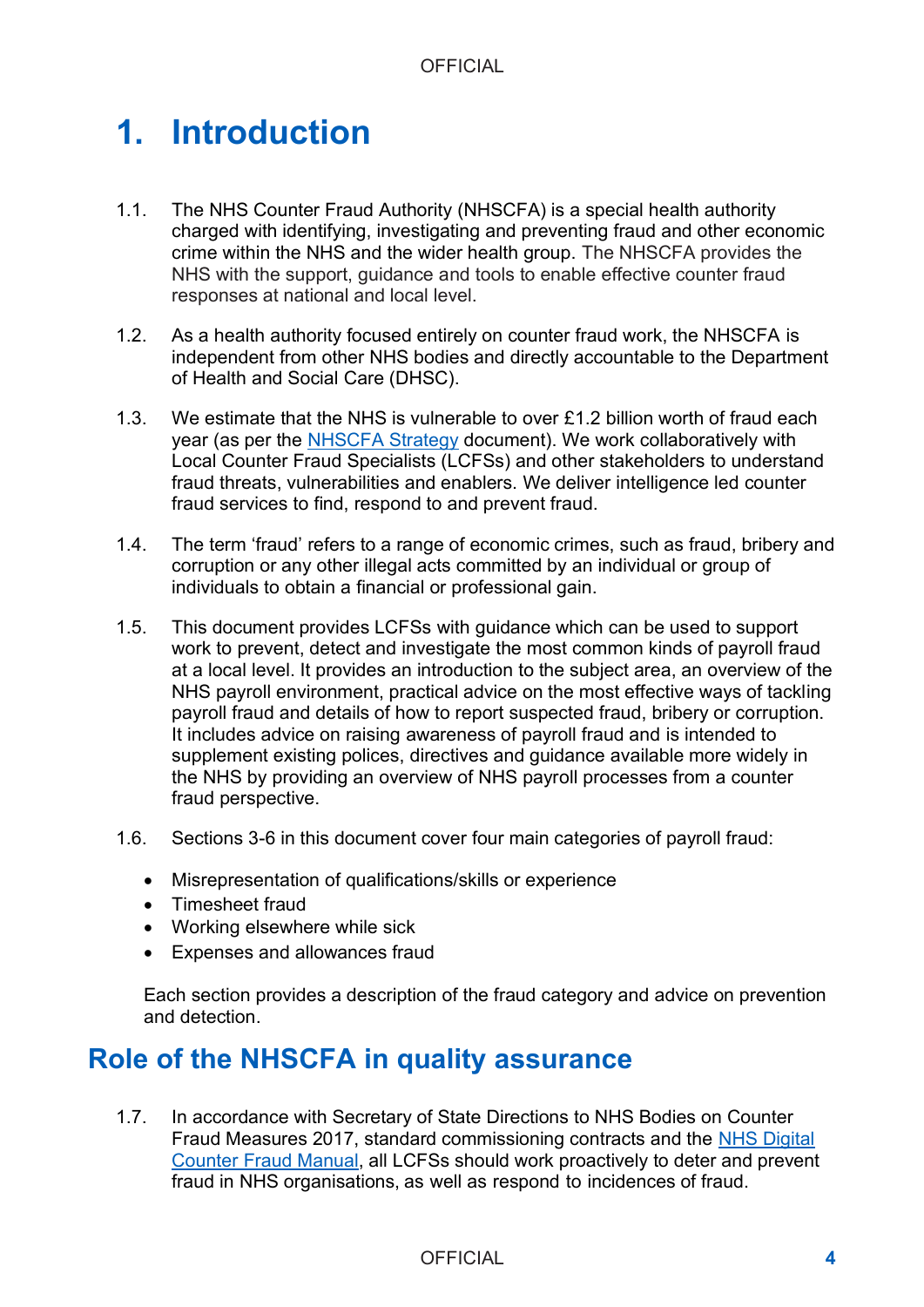- 1.8. Under the NHS Standard Contract, all organisations providing NHS services must put in place and maintain appropriate counter fraud arrangements, having regard to [NHSCFA requirements.](https://cfa.nhs.uk/government-functional-standard/NHS-requirements) NHS organisations which commission the services should review providers' arrangements to make sure they meet the requirements under the contract.
- organisations to meet the [Government Functional Standard GovS013.](https://www.gov.uk/government/publications/government-functional-standard-govs-013-counter-fraud) This corruption. This includes the requirement that the organisation employs or proactive work to prevent and deter fraud, bribery and corruption and reactive 1.9. NHSCFA have launched a suite of requirements tailored to enable NHS formally replaces our existing NHS specific standards for fraud, bribery and contracts in an accredited person (or persons) nominated to the NHSCFA to undertake the full range of counter fraud, bribery and corruption work, including work to hold those who commit fraud, bribery or corruption to account.
- 1.10. This document aims to assist LCFSs in identifying potential areas of payroll fraud risk within their organisations, so that proactive exercises can be undertaken if appropriate.

## **Scale of payroll fraud**

1.11. NHSCFA's 2021 [Strategic Intelligence Assessment](https://cfa.nhs.uk/about-nhscfa/corporate-publications/strategic-intelligence-assessment) (SIA) provides an estimate for how financially vulnerable the NHS is to fraud. The latest SIA found that the financial fraud vulnerability for NHS **staff fraud** is £26.07 million. This refers to NHS staff who fraudulently inflate or falsify their income, expenses or working hours for financial gain, or who assume a false identity. This is based on the application of a previously identified 0.2% estimated loss to fraud for this area. The SIA provides estimates for 13 lead thematic areas.

## **2.The NHS payroll environment**

- data for about 1.4 million staff (about 6% of the UK's working population). 2.1. The NHS Electronic Staff Record (ESR) system provides an integrated HR and payroll system to NHS organisations. It is used by 99% of NHS Trusts and holds the
- 2.2. ESR automates every aspect of the payment of staff and is fully integrated within the HR functionality in order to save time and eliminate errors.
- 2.3. The HR module is at the heart of ESR because it contains all the core employee information used by the other components of the system. The HR functionality covers the three major areas of workforce management: new joiners, changes and leavers. The information held includes employee personal details (name, address, emergency contacts, equal opportunities data, competencies, memberships and qualifications) and assignment information (grade, post, contracted hours, place of work and salary).
- 2.4. ESR supports the recruitment process from the identification of the initial vacancy, through the selection of suitable applicants, to an offer being made to the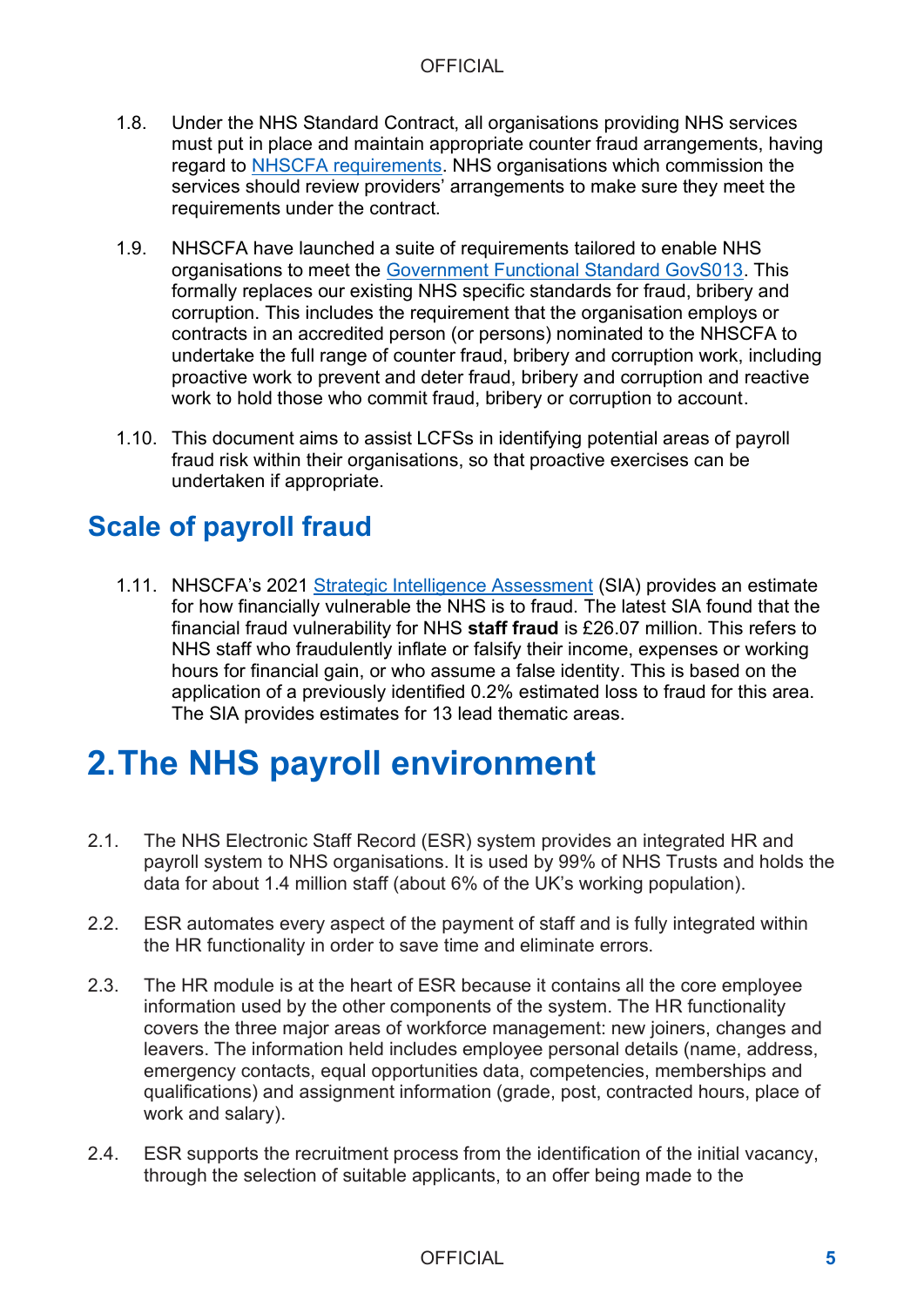successful candidate. The data that is captured during this process forms the employee record. This also links with records held by professional registration bodies, such as the General Medical Council and the Nursing and Midwifery Council, and by NHS Jobs.

- 2.5. ESR holds the information required to make payments to staff. This includes personal details, which are shared with the HR side of the system so that there is no duplication of information.
- also: view payslips, talent profiles, P60s, and Total Reward Statements, request 2.6. ESR's self service capabilities enable any staff member to access the system through a browser-based interface. Employees have the ability to view and update their personal information, such as emergency contacts and bank details. They can annual leave, participate in a development review, do e-learning, browse learning opportunities and request enrolment on courses.
- 2.7. ESR has a variety of User Responsibility Profiles (URPs) which control the access rights of the user and protect system integrity. It is a matter for each local organisation how they allocate the URPs within ESR.

The ESR hub can be accessed via [https://my.esr.nhs.uk.](https://my.esr.nhs.uk/)

- 2.8. LCFS should contact their Local HR and payroll departments who have access to the ESR hub. Where an organisation deviates from ESR recommendations, they should do so with full internal audit processes in place in order to minimise any risk of fraud or security breaches.
- 2.9. ESR reporting allows organisations control and audit of all aspects of the payroll process. It produces the mandatory information required for relevant internal and external purposes such as HMRC and pension returns and it facilitates the balancing of payrolls with the general ledger.

# **3. Misrepresentation of qualification, skills or experience**

## **Description**

3.1. This type of payroll fraud occurs when someone purports to have qualifications or experience that they do not actually have. This is particularly serious in senior and medical positions. This type of fraud is easier to perpetrate where robust preemployment processes are not in place or are not followed.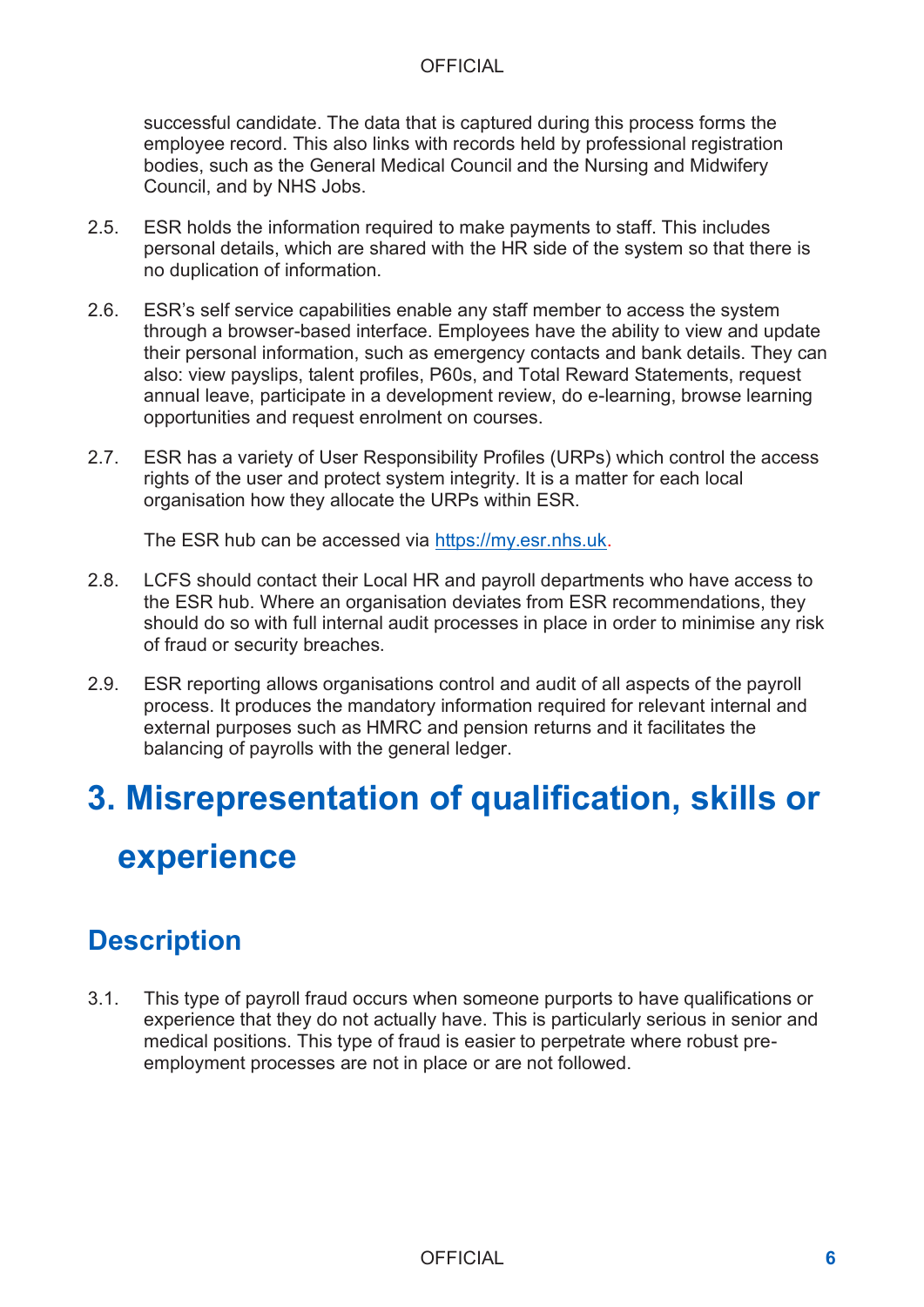## **Prevention and detection**

### **NHS Employers standards**

- 3.2. NHS Employers have developed Employment Check Standards that outline the type and level of checks employers must carry out before recruiting staff into NHS positions. The standards, last updated in March 2022, are available at [Employment](https://www.nhsemployers.org/topics-networks/employment-standards-and-regulation)  [standards and regulation | NHS Employers](https://www.nhsemployers.org/topics-networks/employment-standards-and-regulation)
- 3.3. All NHS providers (including both NHS organisations and private providers) are required to be registered with the Care Quality Commission (CQC). The CQC monitors, inspects and regulates health and social care services to make sure they meet fundamental standards of quality and safety. The CQC provides guidance for providers on meeting the regulations. These include the fundamental standards – the standards below which care must never fall. This guidance is available at: [The](https://www.cqc.org.uk/what-we-do/how-we-do-our-job/fundamental-standards)  [fundamental standards | Care Quality Commission \(cqc.org.uk\)](https://www.cqc.org.uk/what-we-do/how-we-do-our-job/fundamental-standards)
- 3.4. The NHS Employment Check Standards are also embedded in the Crown Commercial Service (CCS) temporary staff frameworks, which cover compliance with the standards in relation to contracted and sub-contracted staff.
- contractor or other external bodies to provide services must ensure, through regular 3.5. The NHS Employment Check Standards apply to all applications for NHS positions (prospective employees) and staff in NHS employment. This includes permanent staff, staff on fixed-term contracts, volunteers, students, trainees, NHS contractors, highly mobile staff, temporary workers (including locum doctors), those working for a trust bank, and other workers supplied by an agency. Trusts using agency, audit and monitoring, that their suppliers comply with these standards.

### **Professional registration and qualification checks**

- 3.6. It should be a contractual condition of employment for healthcare professionals that they have registration throughout their employment. Employers must check the registration of health professionals with the relevant regulatory body. Employers must have the consent of the health professional and their registration number in order to check the registration.
- 3.7. Qualification checks are necessary to validate the information provided by an applicant in relation to their educational or professional qualifications. Applicants may not always have the original documentation and employers will need to make an appropriate risk-based assessment taking into account the priority given in the person specification to the relevant qualification and the level of checks required.
- 3.8. If qualifications have been checked by a professional regulatory body and the individual's registration has been confirmed, then further documentary evidence about qualifications that are relevant to their registration should not be required. Employers must verify that the applicant is actually the person registered with the regulatory body, that there are no restrictions to their registration, and there are no pending investigations on their fitness to practise.

### OFFICIAL **7**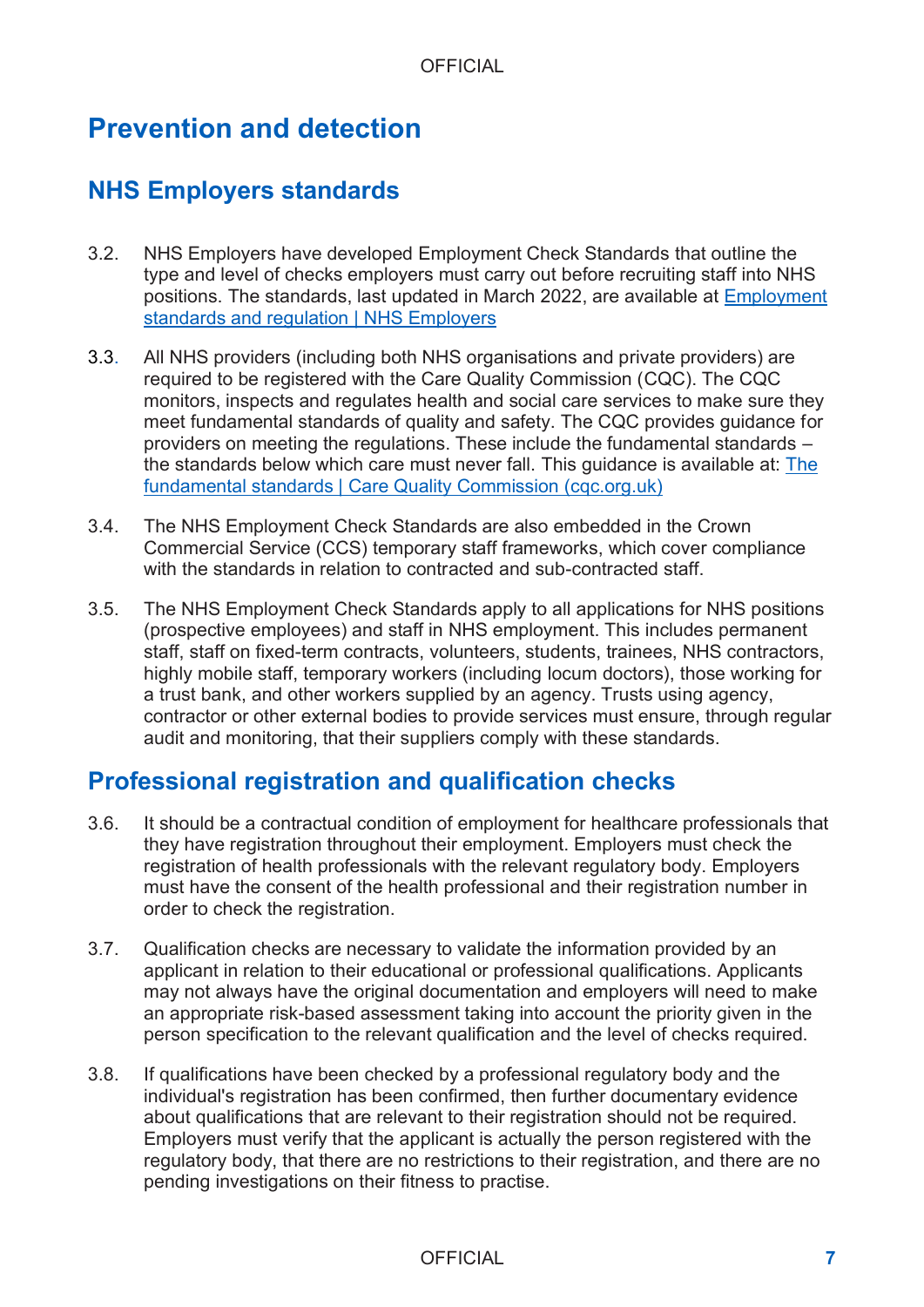- for the position must be checked. Where a qualification is essential for the position, 3.9. For non-healthcare professionals, qualifications that are specified as a pre-requisite employers must:
	- request original certificates and retain a copy on file
	- • check that the details on certificates match the information provided by the applicant in their application form
	- contact the awarding body directly, where possible, to confirm the applicant's attendance, course details and grade awarded. Employers will be required to provide a copy of the applicant's consent in order to obtain any such information.
- 3.10. Where the applicant has gained their qualifications overseas, employers will need to check that this qualification exists, that it is equivalent to the stated UK qualification and that the prospective employee does, in fact, hold the qualification. These checks should, wherever possible, be carried out directly with the awarding institution. Where this is not possible, employers should seek advice from the relevant country's UK embassy, consulate or high commission.

### **Alert notices**

- 3.11. A Healthcare Professionals Alert Notice (HPAN) is a process of notifying NHS bodies, or other organisations providing services to NHS bodies, about registered health professionals whose performance or conduct could pose a significant risk of harm to patients, staff or the public.
- individual is subject to an alert notice then employers must check whether they are 3.12. Employers must check their alert notice files prior to recruiting an individual. If an suitable to be employed into the position being offered. HPANs are usually used whilst the regulator is considering the concerns and provides an additional safeguard during the pre-employment checking process.
- 3.13. The operation of the alert notice system is the responsibility of NHS Resolution. Further detailed information on the process of issuing HPANs, and checking whether an individual has been the subject of an HPAN, is available at <https://resolution.nhs.uk/services/practitioner-performance-advice/hpans/>

## **Employment history and reference checks**

- provided in response to reference requests. 3.14. This standard outlines the requirements for seeking references to verify a candidate's employment and/or training history. The standard includes a range of useful templates which outline the minimum data set that should be sought or
- 3.15. The main purpose of an employment history and reference check is to obtain information about an applicant's employment and/or training history in order to determine whether or not they are suitable for a particular position. As part of their duty of care to patients and staff, employers should carry out all reasonable checks to identify any circumstances that, if known, would result in an individual not being employed or appointed to undertake any activity on their behalf.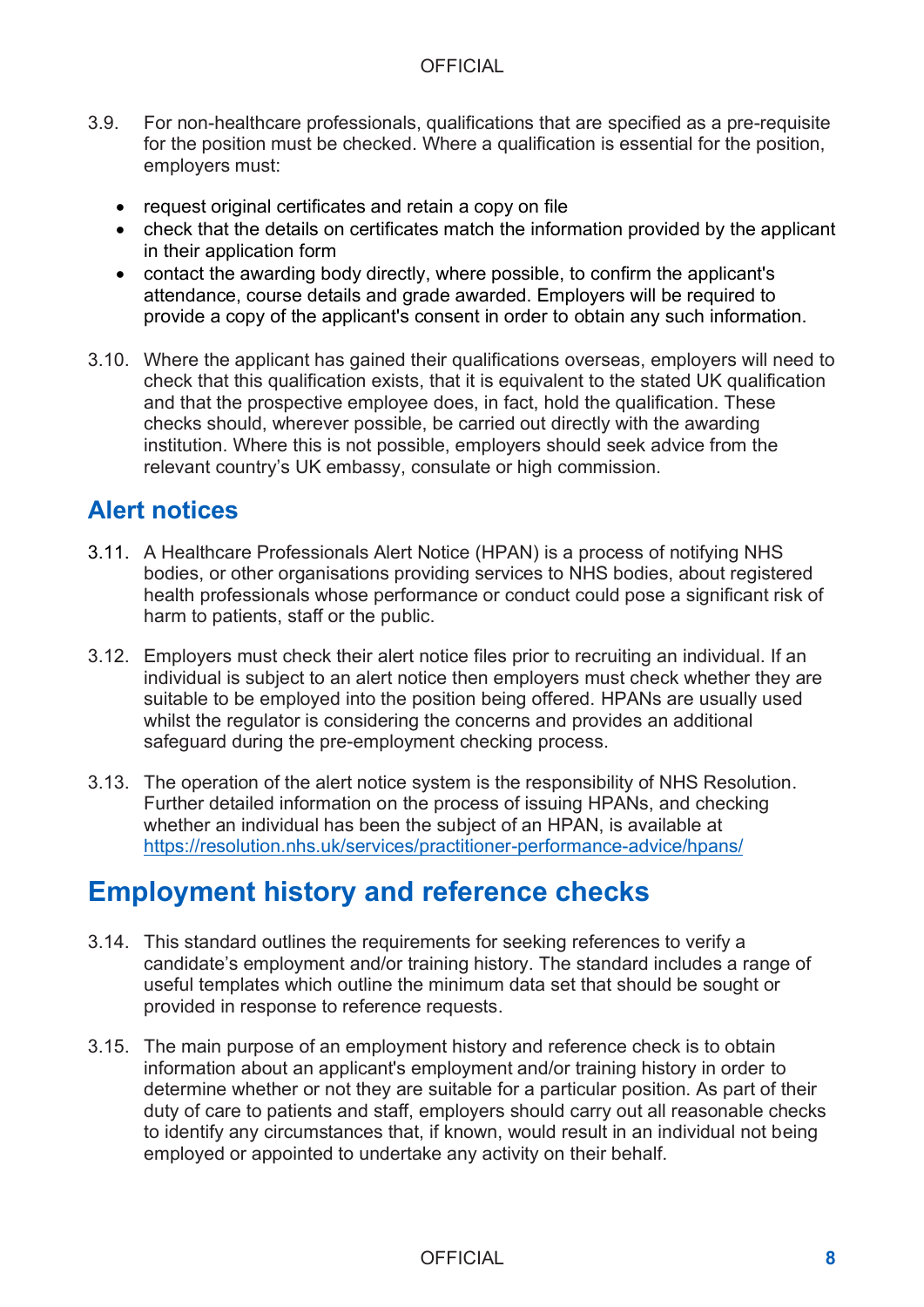- 3.16. At a minimum, the following information should be obtained and verified:
	- where the individual has been employed/has studied
	- dates employed/studied
	- position held/course undertaken
	- recent or ongoing disciplinary action or referrals
- 3.17. Any gaps or discrepancies in employment or training history should be further investigated at interview so that the employer can get an informed view as to the probity of the individual. Where there are gaps in employment or training history, employers will need to seek appropriate assurances from the applicant and, where in any doubt, should obtain suitable personal references.
- documentation. ESR has a professional registration interface facility with 318. Employers should complete the employment checks fields in ESR, including the date that employees' qualification checks were undertaken and the supporting organisations such as the Nursing and Midwifery Council and the General Medical Council.
- 3.19. Applicants should be required to sign a declaration when applying for a job, which includes the following wording:

#### **Counter fraud declaration to be signed by the applicant:**

 the organisation. Where applicable, I consent that the organisation can seek The information in this form is true and complete. I agree that any deliberate omission, falsification or misrepresentation in the application form will be grounds for rejecting this application or subsequent dismissal if employed by clarification regarding professional registration details.

## **4.Timesheet fraud**

## **Description**

4.1. Timesheet fraud occurs when staff keep a record of hours worked (timesheet) for the purposes of payment, and this record is falsified. The risk of this type of fraud taking place is higher where appropriate oversight and controls are lacking.

## **Prevention and detection**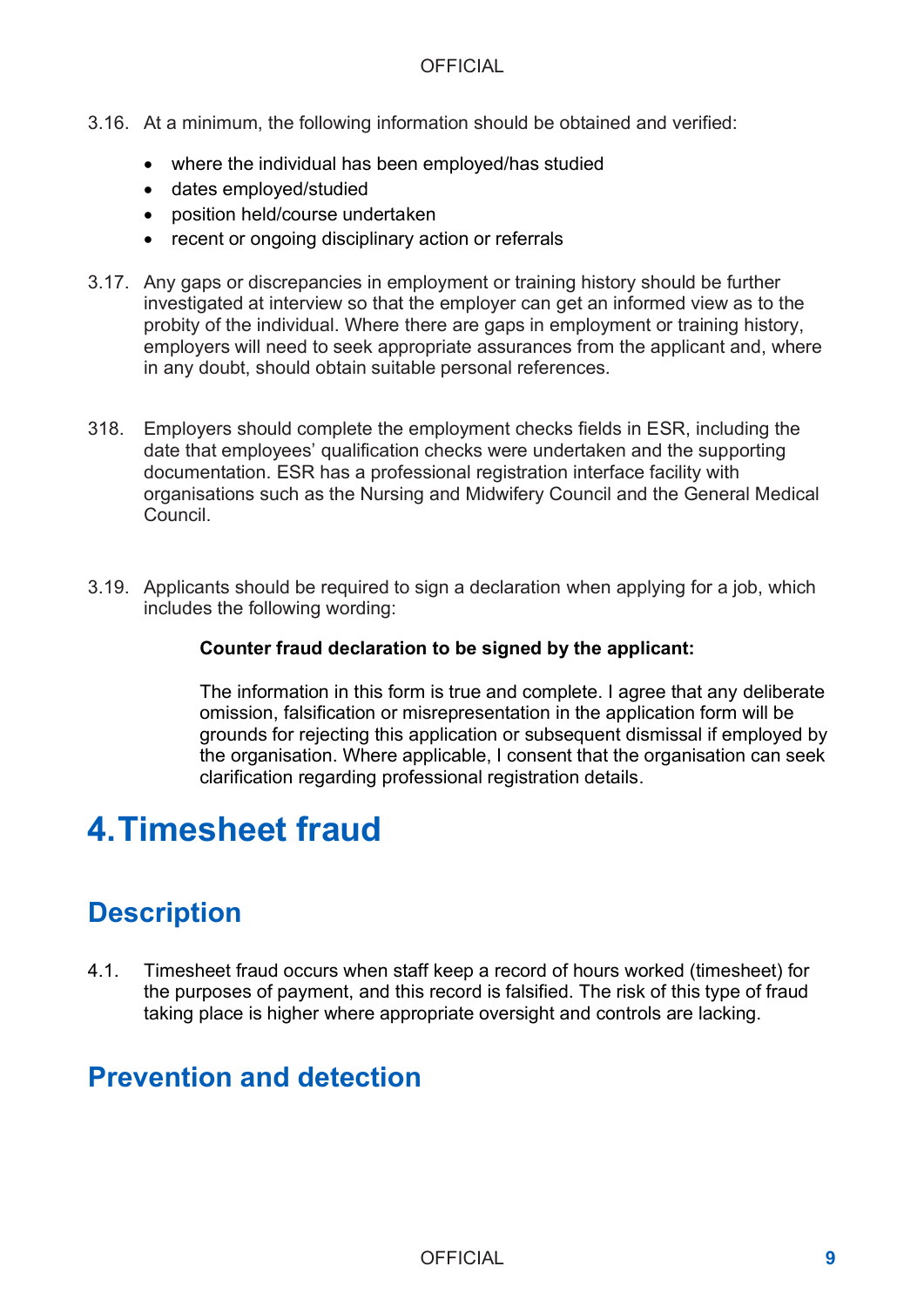4.2. Health bodies should have clear written instructions and procedures for all staff and managers on completing, submitting and authorising timesheets. Timesheets should include the following:

#### **Counter fraud declaration to be signed by the staff member:**

I declare that the information I have given on this form is correct and complete and that I have not claimed elsewhere for the hours/shifts detailed on this timesheet. I understand that if I knowingly provide false information this may result in disciplinary action and I may be liable for prosecution and civil recovery proceedings. I consent to the disclosure of information from this form to and by the NHS organisation and NHSCFA for the purposes of verification of this claim and the investigation, prevention, detection and prosecution of fraud.

#### **Counter fraud declaration to be signed by the authoriser:**

 I am an authorised signatory for my ward/department. I am signing below to confirm that both the grade and the shift that I am authorising are accurate and I approve payment. I understand that if I knowingly authorise false information this may result in disciplinary action and I may be liable for prosecution and civil recovery proceedings. I consent to the disclosure of information from this form to and by the NHS organisation and NHSCFA for the purposes of verification of this claim and the investigation, prevention, detection and prosecution of fraud.

### **NHS Fraud and Corruption Reporting Line details:**

 Local Counter Fraud Specialist or reported to the NHS Fraud and Corruption  Reporting Line (powered by crime stoppers) on **0800 028 40 60** or online at Any questionable timesheet must be immediately brought to the attention of your <https://cfa.nhs.uk/reportfraud>

4.3. Timesheets should be self-carbonated to facilitate record keeping and assist in identifying any timesheets that are fraudulently amended post-authorisation.

### **Process**

- 4.4. When developing their timesheet procedures, health bodies should consider the following:
	- Staff should be required to record the hours they have worked on a daily basis.
	- Health bodies should ensure that original timesheets are submitted before any payment is made.
	- Faxed and photocopied timesheets should not be accepted.
	- Forms should be completed using black ink and block capitals.
	- Time of hours worked should be entered in 24 hour format.
	- Any incomplete or illegible timesheets should be returned to the member of staff.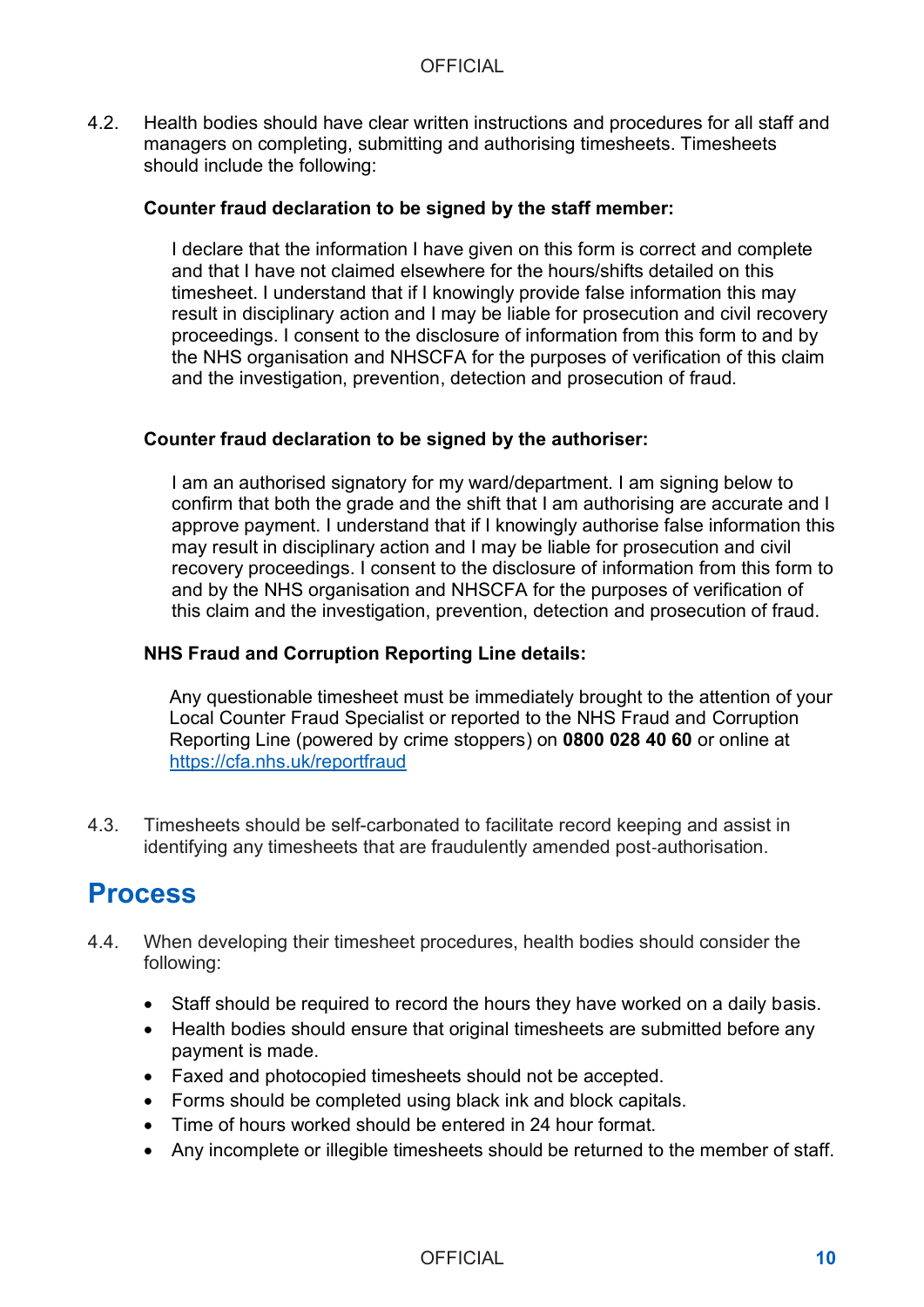- Correction fluid should not be used on timesheets, and any alterations should be initialled by the authorised signatory.
- Health bodies should ensure that clear procedures are in place with respect to rest breaks.
- Authorised signatory lists should be kept up to date.
- Completed timesheets should be kept for a minimum of two years.
- the prescribed way immediately upon knowing the effective date of an employee's resignation, termination or retirement. Where an employee fails to • Nominated managers should be responsible for submitting termination forms in report for duty in circumstances that suggest they have left without notice, the Director of Finance must be informed immediately.
- Training and guidance should be provided to staff on the completion of timesheets.

## **Electronic timesheets**

- 4.5. The following principles apply specifically to electronic timesheets:
	- Users of electronic timesheet systems should be required to change their password on a regular basis.
	- When the system has not been used for a specified amount of time, the user should be automatically logged out.
	- System login should be blocked after three incorrect attempts.
	- The authorising officer should be able to view relevant staff timesheets at any time.
	- A unique username and password should be available for the authorising officer.
	- Staff access to the timesheet system should be stopped immediately upon termination of an employment contract.

## **5.Working elsewhere while sick**

## **Description**

- 5.1. This type of fraud can occur when a member of staff who is off sick, and being paid by one NHS organisation, is in fact working for another employer (often another NHS organisation).
- 5.2. As a general rule, there is nothing to stop employees from working for more than one employer (provided they are not working in competition against their main employer) and it is possible for an employee to qualify for statutory sick pay from one employer while continuing to work for another. The fact that an employee is fit to do one job does not necessarily mean that they are fit to do another. For example one job may be sedentary and the other mobile.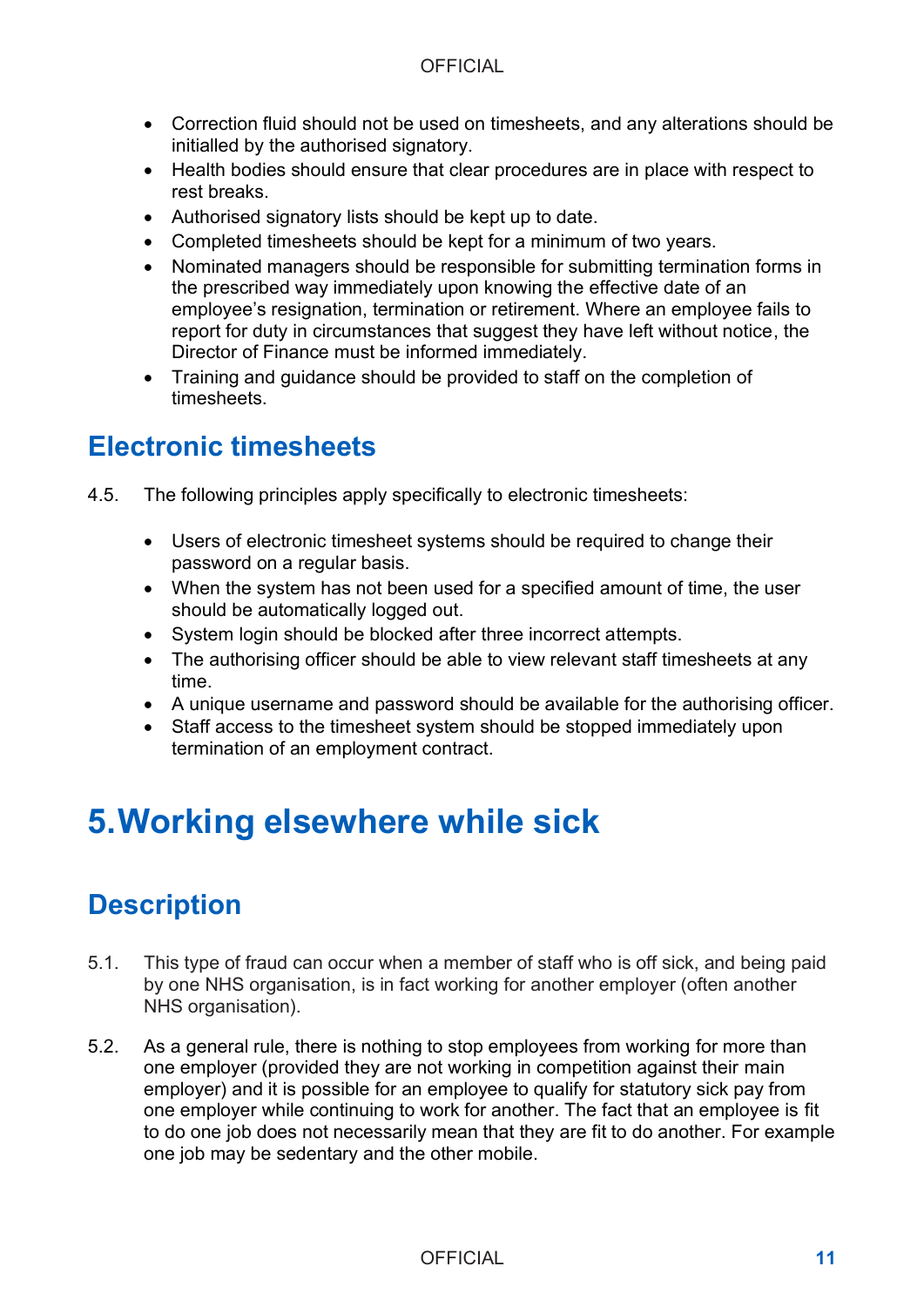5.3. However, if they falsely declare that they are unfit to work this may constitute fraud.

### **Prevention and detection**

- secondary employment. The policies and procedures should be communicated to 5.4. Health bodies should have policies and procedures on employees undertaking staff at all levels.
- 5.5. The health body's employee code of conduct should include a requirement for staff to inform their manager of any secondary employment.
- time. If employees are allowed to carry out other work, they should still be required 5.6. A standard clause can be included in contracts of employment to prohibit employees from undertaking any other employment without their employer's consent. This may not be applicable for all staff, for example those working partto inform their manager.
- 5.7. If unpaid or paid work, study or training is authorised, managers should put this in writing to the employee and a copy of the letter should be emailed to the HR manager.
- 5.8. Managers should ask employees during the return-to-work interview whether they have done any unpaid or paid work, study or training during the period of sick leave and record their answer on the sickness/absence notification form sent to payroll.
- 5.9. Return-to-work forms should include the following declaration:

#### **Employee declaration:**

I confirm that during the period of being unfit for work I did not undertake any unpaid or paid work, study or training which was not approved in advance and in writing by my line manager.

- 5.10. In cases of long-term absence, line managers must arrange to conduct regular review meetings to discuss possible courses of action should the absence continue. The meetings should be recorded and notes sent to the employee concerned.
- 5.11. Employees should be required, on an annual basis, to complete a form declaring any business interests which may be relevant to the work of the health body and details of any other employment they may have. The form should include the following wording:

### **Standards of business conduct declaration:**

#### OFFICIAL **12**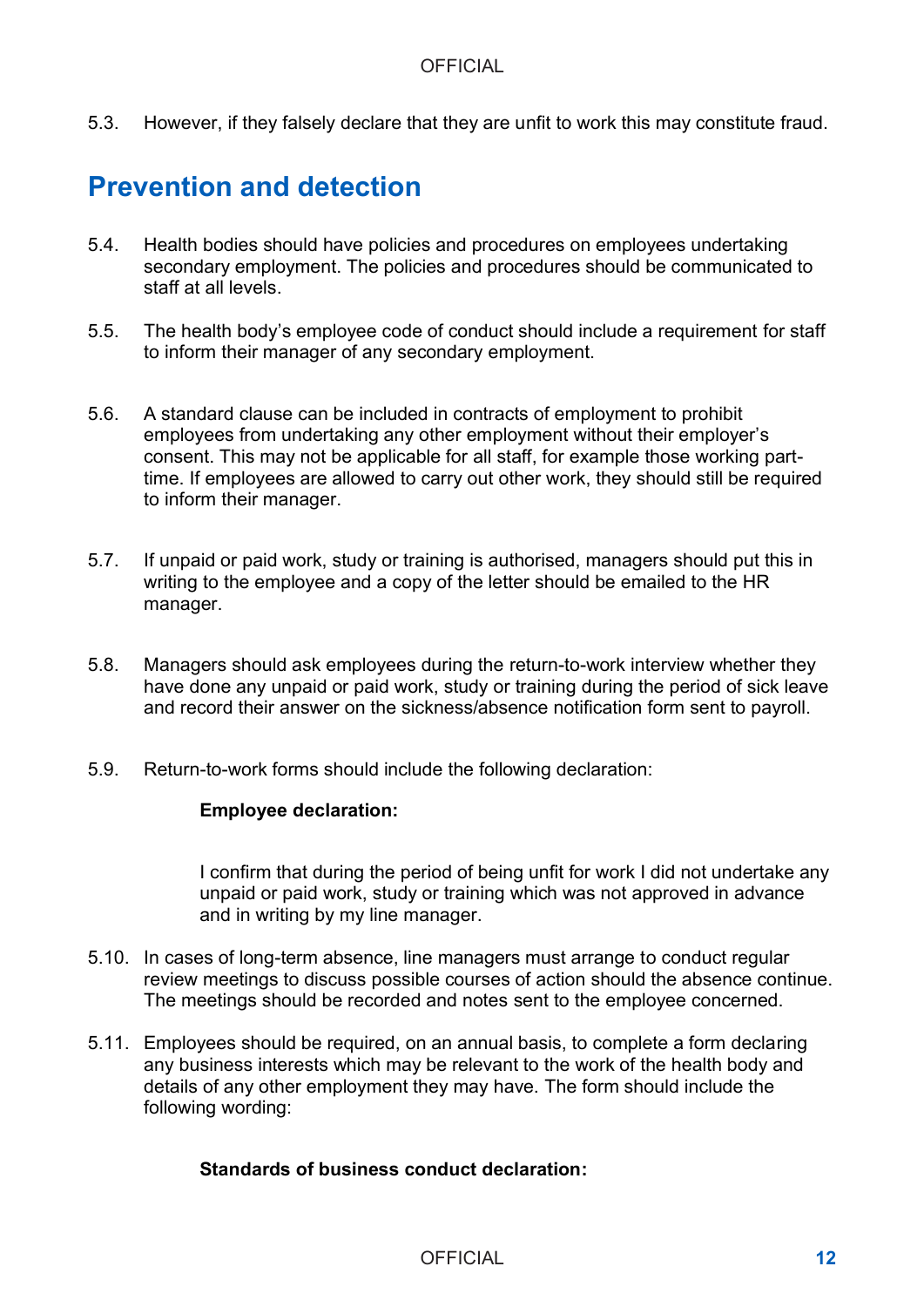basis, any interests under the following sections, in accordance with the As an employee of……………….you are required to declare, on an annual organisation's Standing Financial Instructions:

Business interests of yourself, your partner or spouse, which are, or may be, relevant to the work of [insert name of organisation] or your work within the organisation.

Details of any other employment you have or may undertake.

Any gifts or hospitality offered to you, whether accepted or not.

5.12. The form should also include the following employee declaration:

#### **Employee declaration:**

I have read and understood the organisation's code of business conduct as it relates to conflicts of interest, personal activities and hospitality. I understand that failure to abide by Standing Financial Instructions will render me liable for disciplinary action, including termination of employment.

## **6. Expenses and allowances fraud**

- 6.1. This type of fraud occurs when employees submit claims for expenses and allowances which are either entirely false or are inflated. Examples of fictitious claims for expenses and allowances include:
	- claiming for travel and expenses that were never incurred
	- using inflated mileage totals when seeking reimbursement
	- collusion among employees who claim separately for travel or mileage reimbursement when they travelled together
	- seeking reimbursement for items that were never purchased
	- falsifying or manipulating receipts
	- charging for items used for personal reasons

### **Prevention and detection**

 6.2. Health bodies should ensure that they have robust authorisation and monitoring procedures in place for the payment of expenses and allowances, including the following: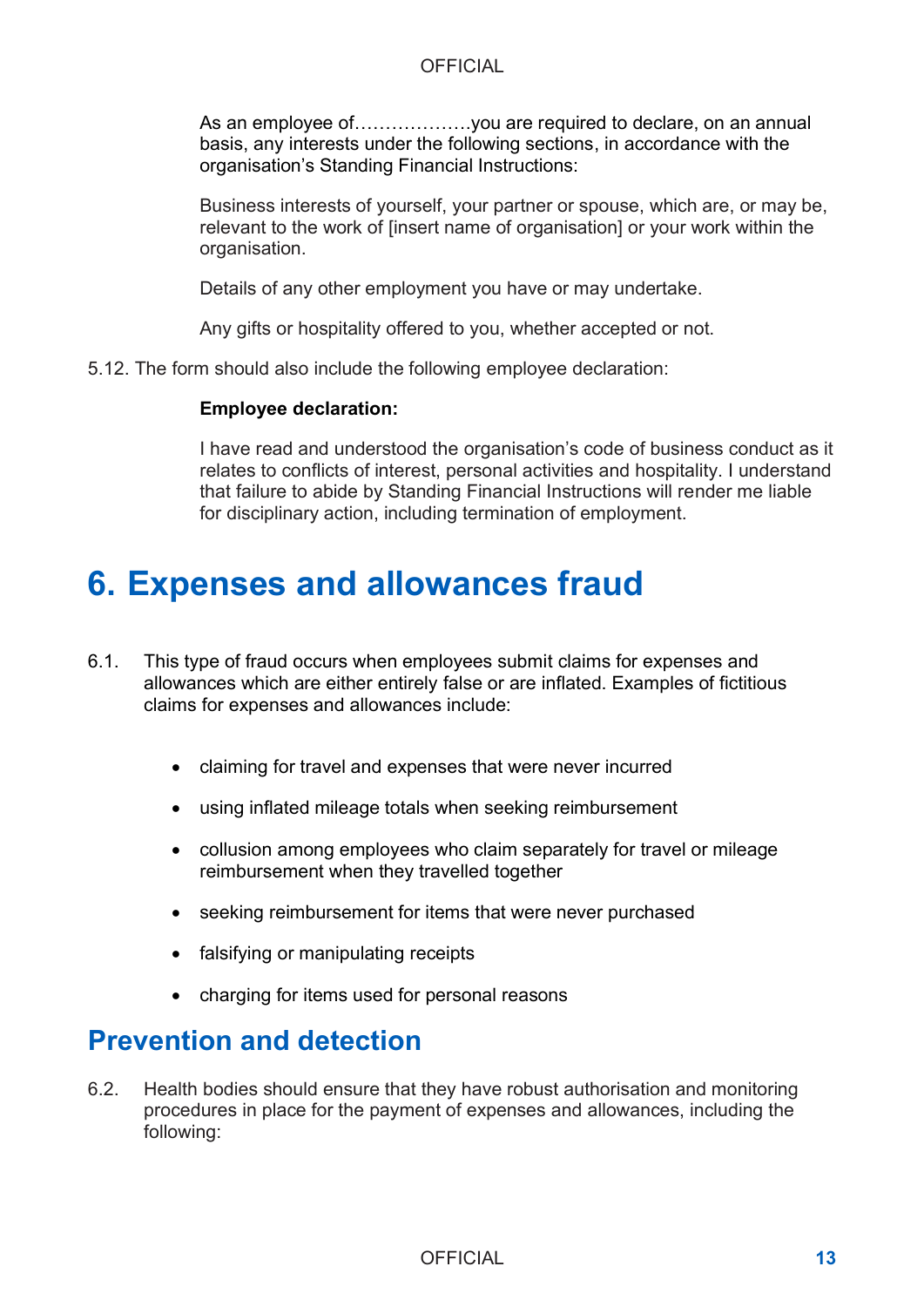- Expenses and allowances policies and procedures should be communicated to staff.
- Claims should be submitted promptly within a specified time.
- Original documentation such as receipts should be maintained for a period of time for audit purposes.
- Claims should be authorised by an appropriate officer.
- The health body should maintain an up-to-date list of authorisers.
- Budget holders should be provided with sufficient information to enable them to monitor expenses and allowances costs against budget.
- If corporate charge cards are being used, managers should review credit activity reports on a regular basis.
- 6.3. Expense form declarations should include the following wording:

### **Expense form declaration:**

I declare that the expenses I have claimed were incurred wholly, necessarily and exclusively in the execution of my duties as an employee. I confirm that I have personally incurred the expenditure and have not previously submitted any item on this claim.

### **Expenses systems**

- 6.4. Electronic expenses systems should include the following features:
	- procedures covering the granting of appropriate access rights to users
	- a requirement for users to change their passwords on a regular basis
	- automatic user logout when the system has not been used for a specified amount of time
	- system login blocked after a specified number of failed attempts

## **Checks**

- 6.5. Checks that managers should undertake to verify claims and detect fraud include the following:
	- random checks to verify details on claims
	- requiring original documentation
	- checking travel and subsistence claims for reasonableness
	- checking claims relating to attendance against meeting minutes/attendance records
	- consistency checks on claims made by staff attending the same meeting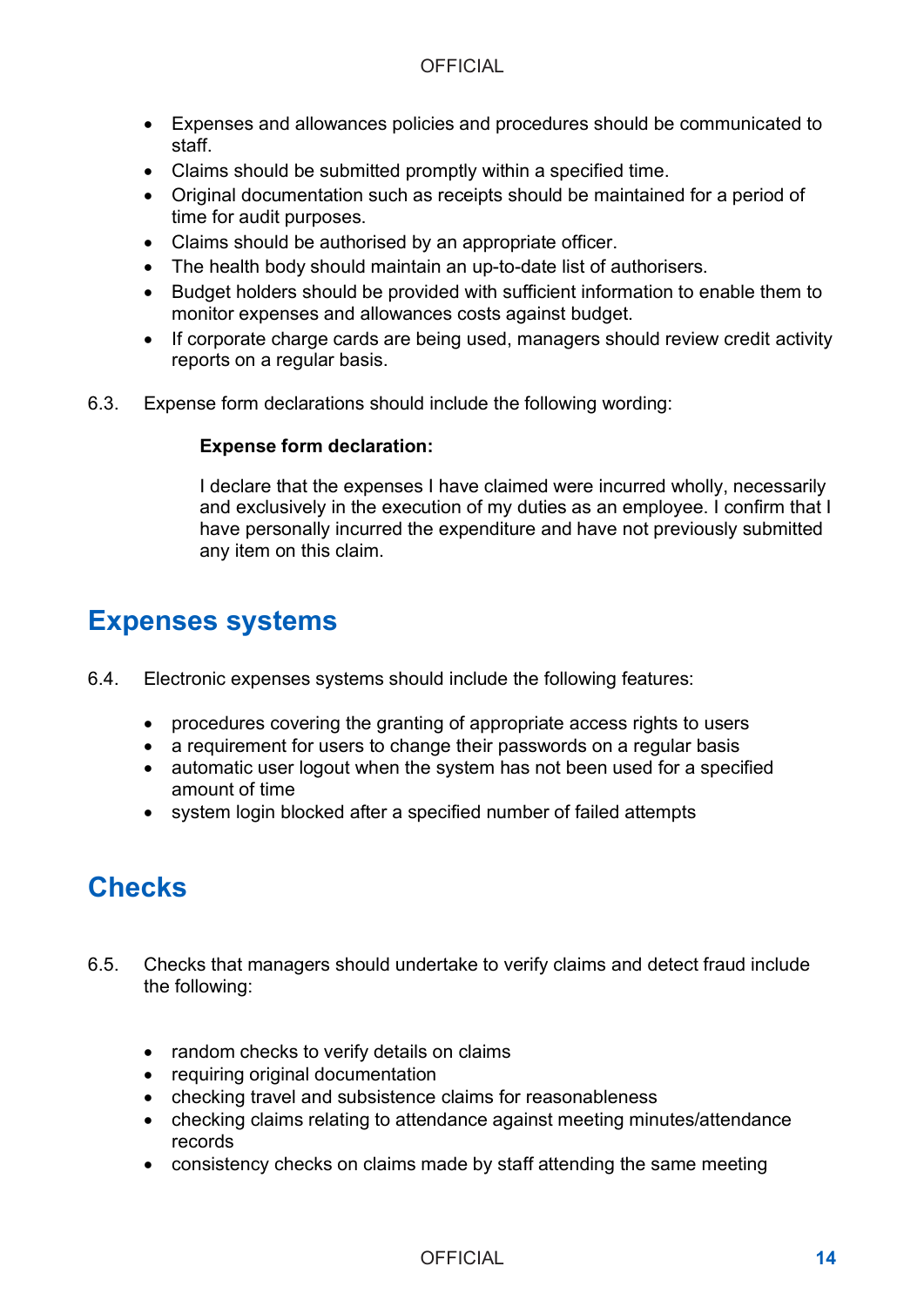- checks to ensure that the correct rate per mile has been claimed
- annual audits on a sample of expenses claims

## **7. Reporting suspected fraud**

- 7.1. NHSCFA receives allegations of fraud from a number of sources. An allegation is a variety of sources. They may be made by an LCFS or health body or may come suspicion or concern reported to the NHSCFA or an LCFS and may come from a from the police, other law enforcement agencies or members of the public. They may also come from NHS employees, whistle blowers or through NHSCFA's Fraud and Corruption Line.
- per the Digital Fraud Manual section on Detecting Fraud). 7.2. The Incident register in Clue is used to record receipt of an allegation of fraud (as
- 7.3. NHSCFA's Information and Intelligence Unit leads on managing the process of generating fraud allegations and the subsequent investigation of these. They consider fraud allegations and the appropriate dissemination.
- 7.4. If members of the public or staff have concerns about a suspected fraud in the NHS, they can:
	- call the NHS Fraud and Corruption Reporting Line (powered by crime stoppers) on **0800 028 40 60**
	- fill in the online fraud reporting form at https://cfa.nhs.uk/reportfraud
	- ask their Local Counter Fraud Specialist for advice. Contact details are available from the relevant NHS organisation.

## **8. Investigating payroll fraud**

8.1. This section provides guidance on investigating payroll fraud.

## **NHS Digital Counter Fraud Manual**

8.2. The NHS Digital Fraud Manual (DFM) has been created to help NHS organisations address identified vulnerabilities and prevent, deter and investigate fraud. It sets out in greater detail the procedural, technical and legislative considerations and requirements, which have a bearing on investigations, and it is used mainly by fraud investigators at national and local level and by those tasked with developing solutions to tackle fraud.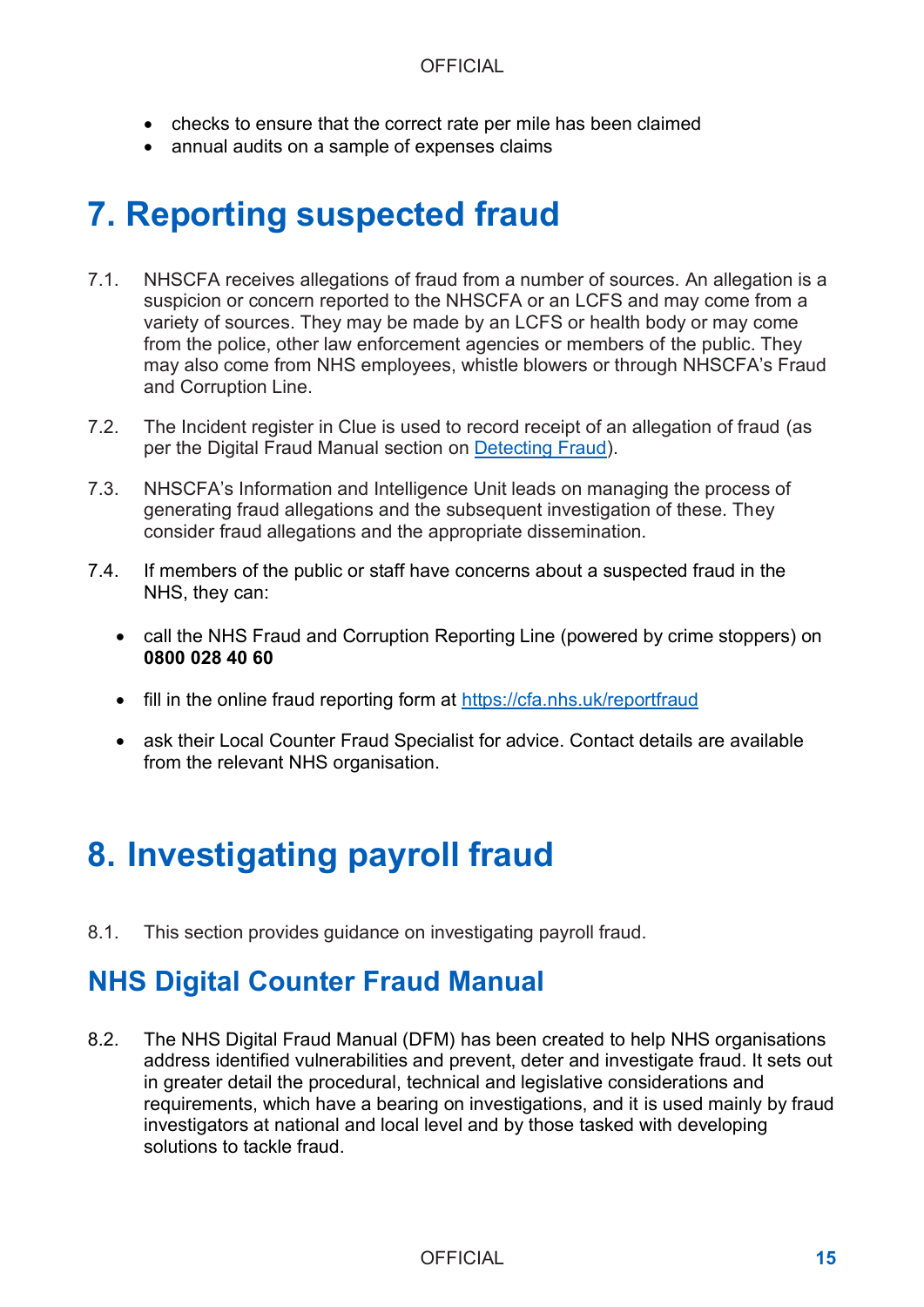- 8.3. The DFM is fully searchable and contains related forms and templates, along with operational guidance and procedures which complement the content of the manual, and a Contact Directory in a separate Resources section.
- 8.4. The DFM is available in a secure, password protected environment at [https://fraudmanual.cfa.nhs.uk.](https://fraudmanual.cfa.nhs.uk/) NHS counter fraud staff and their senior managers should already be able to access the DFM as part of the NHSCFA Application Access Portal, which provides single sign-on into a number of digital services – e.g. enabling users to access the DFM from NHSCFA's extranet site without the need to log in again. However, if there are any issues with login credentials or access, please contact our Service Desk by emailing [servicedesk@nhscfa.gov.uk](mailto:servicedesk@nhscfa.gov.uk)

### **Criminal and disciplinary investigations**

- 8.5. Disciplinary investigations must be conducted separately from criminal investigations. These two processes have different purposes, rules of evidence, standards of proof and outcomes; it would not be appropriate for one process to cover the other.
- by different individuals. If an LCFS were to conduct a disciplinary investigation, and 8.6. The LCFS remit covers criminal investigations only, and NHSCFA does not endorse the use of LCFS provision for carrying out disciplinary investigations at a health body. This is because criminal and disciplinary investigations should be conducted it later came to light that criminal offences may have been committed, he/she would not then be able to investigate the criminal allegations; this may undermine the integrity of both the disciplinary proceedings and any criminal proceedings, as well as their outcomes.
- 8.7. Close liaison is vital to ensure that action in one area does not interfere with action in the other. The Digital Fraud Manual describes the [NHSCFA approach to](https://fraudmanual.cfa.nhs.uk/counter-fraud-manual/pursuing-sanctions)  [sanctions](https://fraudmanual.cfa.nhs.uk/counter-fraud-manual/pursuing-sanctions) and advises on pursuing criminal, civil and emplovment/disciplinarv proceedings. It also covers the timing of parallel investigations and the NHSCFA approach to financial investigation and recovery of assets.

### **Clue: The NHSCFA's case management system**

- for the application of appropriate sanctions. 8.8. Clue is an information gathering, intelligence disseminating case management tool designed and provided specifically by the NHSCFA for all accredited fraud investigators. Clue supports counter fraud specialists (CFSs) with a range of investigative tasks. It is important that all allegations of fraud and corruption are recorded and investigated in a professional, consistent, objective and timely manner. If investigations are conducted in this way, they will form a good foundation
- 8.9. Access to Clue can only be gained by NHS accredited CFSs, LCFSs or other authorised users who hold a current NHSCFA nomination and who, in the case of